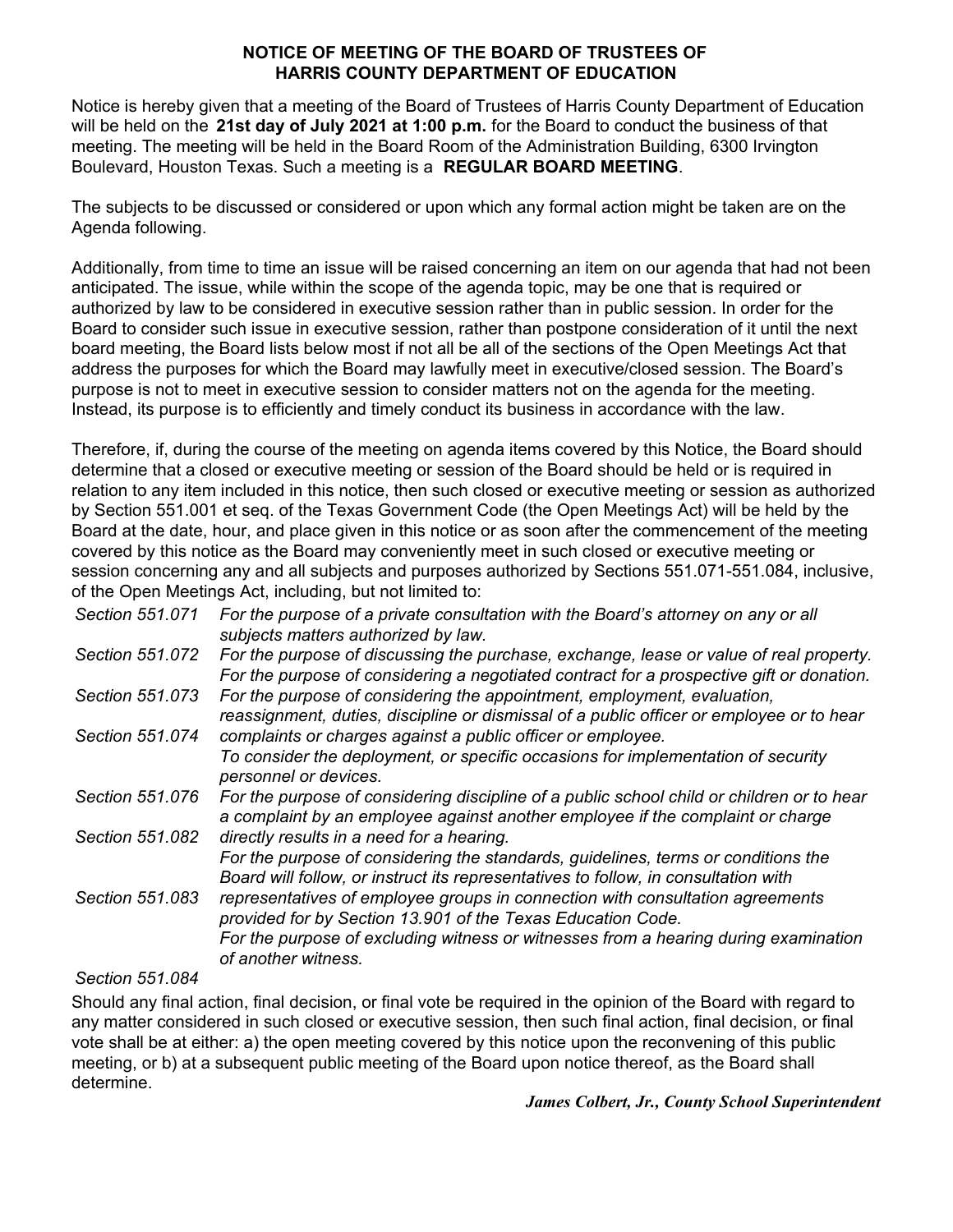

A Regular Meeting of the Board of Trustees of Harris County Department of Education will be held July 21, 2021, beginning at 1:00 p.m. in the Board Room of the Administration Building, 6300 Irvington Boulevard, Houston Texas.

The subjects to be discussed or considered or upon which any formal action may be taken are as listed below. Items do not have to be taken in the order shown on this meeting notice.

Unless removed from the consent agenda, items identified within the consent agenda will be acted on at one time.

- 1. **Invocation** Jessica Bermea, Business Services
- 2. **Pledge of Allegiance to the US flag** Junior Board Members
- 3. **Pledge of Allegiance to the Texas flag** Junior Board Members
- 4. **Swearing in of Junior Board Members and Board Resolution** Danny Norris, Board President
- 5. **Public Hearing on HCDE 2021-2022 Budget**
- 6. **Open Forum** Gov't Code 551.003 (5) Public Participation. Pursuant to Policy BED (Local), a citizen who wishes to speak may do so by completing a participation request card available at the Board room at least 10 minutes prior to a regular Board meeting.
- 7. **Reports and presentations**:
	- A. **Recognition of CASE Debates' national champions from Elsik High School** Anthony Hoang, Diego Castillo, Ebenezer Appiah & Rodrigo Trujillo
	- B. **Superintendent Monthly Report** James Colbert, Jr.
	- C. **Announcement of award from the Association of School Business Officials International (ASBO) for the HCDE 2020 Comprehensive Annual Financial Report (CAFR)** - Jesus Amezcua, Assistant Superintendent for Business Services
	- D. **Annual Division Update on Business Services** Dr. Jesus Amezcua, Assistant Superintendent for Business Services
	- E. **Annual Division Update on Purchasing** Kendra Jackson, Director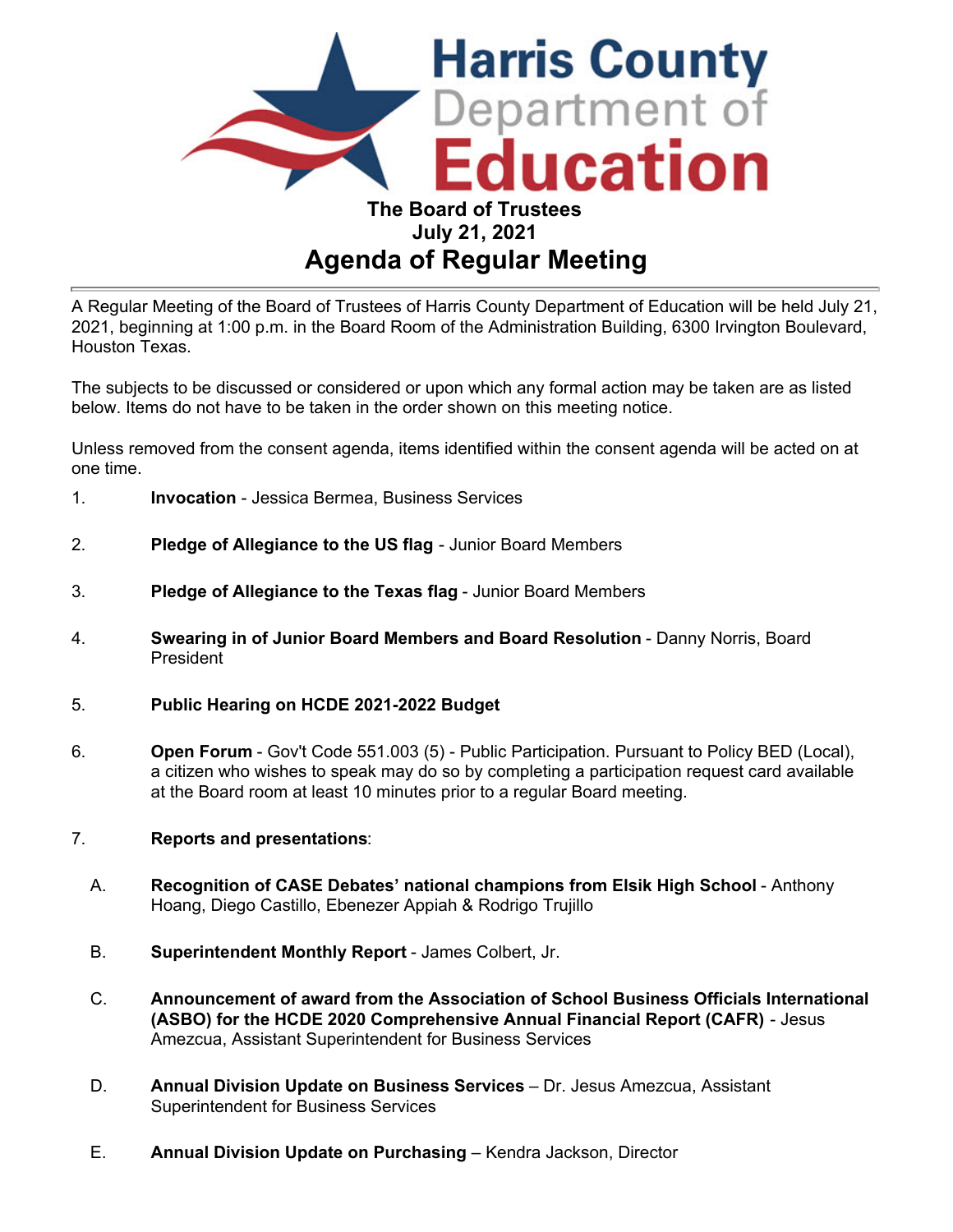- F. **Other reports from Board members** concerning attendance or participation in a board or HCDE-related conference, event, activity, or committee; accolades for an HCDE staff member or other deserving person.
- G. **Report of Board Committees** Committee Chairs
- H. **Monthly Financial Reports through 06/30/2021** Jesus Amezcua, Assistant Superintendent for Business Services

## 8. **ACTION ITEMS - CONSENSUS**

- A. Consider approval of the following Business Services items:
	- 1. Monthly Disbursement Report
	- 2. Monthly Budget Amendment Report
	- 3. Monthly Investment Report for June 2021
- B. Consider approval of the following Board Meeting Minutes
	- 1. 06/15/2021 Budget Committee Meeting
	- 2. 06/15/2021 Special Board Meeting
	- 3. 06/16/2021 Government Relations Committee Meeting
	- 4. 06/16/2021 Board Meeting Minutes
- C. Consider acceptance of the following grant award:
	- 1. **Acceptance of funds totaling \$1,700,000 from the Texas Education Agency** for CASE for Kids' Nita M. Lowey 21st Century Community Learning Center(s) Cycle 11, Year 1 grant for the period 07/01/2021 through 07/31/2022; CASE for Kids anticipates serving 1,046 students and hiring 13 full-time positions and up to 50 quarter-time positions with these grant funds.
- D. Consider ratification/approval of the following Interlocal Contracts and contract awards for County Connections-Youth Summer Initiative:
	- 1. **Approval of Interlocal (revenue) contracts for FY 2022 for Therapy Services in the aggregate amount of \$3,573,556 with School-Based Therapy Services and the following districts:**Spring ISD (441 students served in FY20) in the amount of \$999,658; and Katy ISD (1390 students served in FY20) in the amount of \$2,573,898.
	- 2. **Approval of Interlocal (revenue) contract with Spring Branch ISD and the Center for Safe and Secure Schools Division for School Safety Audits over a two-year cycle** (July 26, 2021 through June 30, 2023) in an amount not to exceed \$70,268, servicing 62 sites.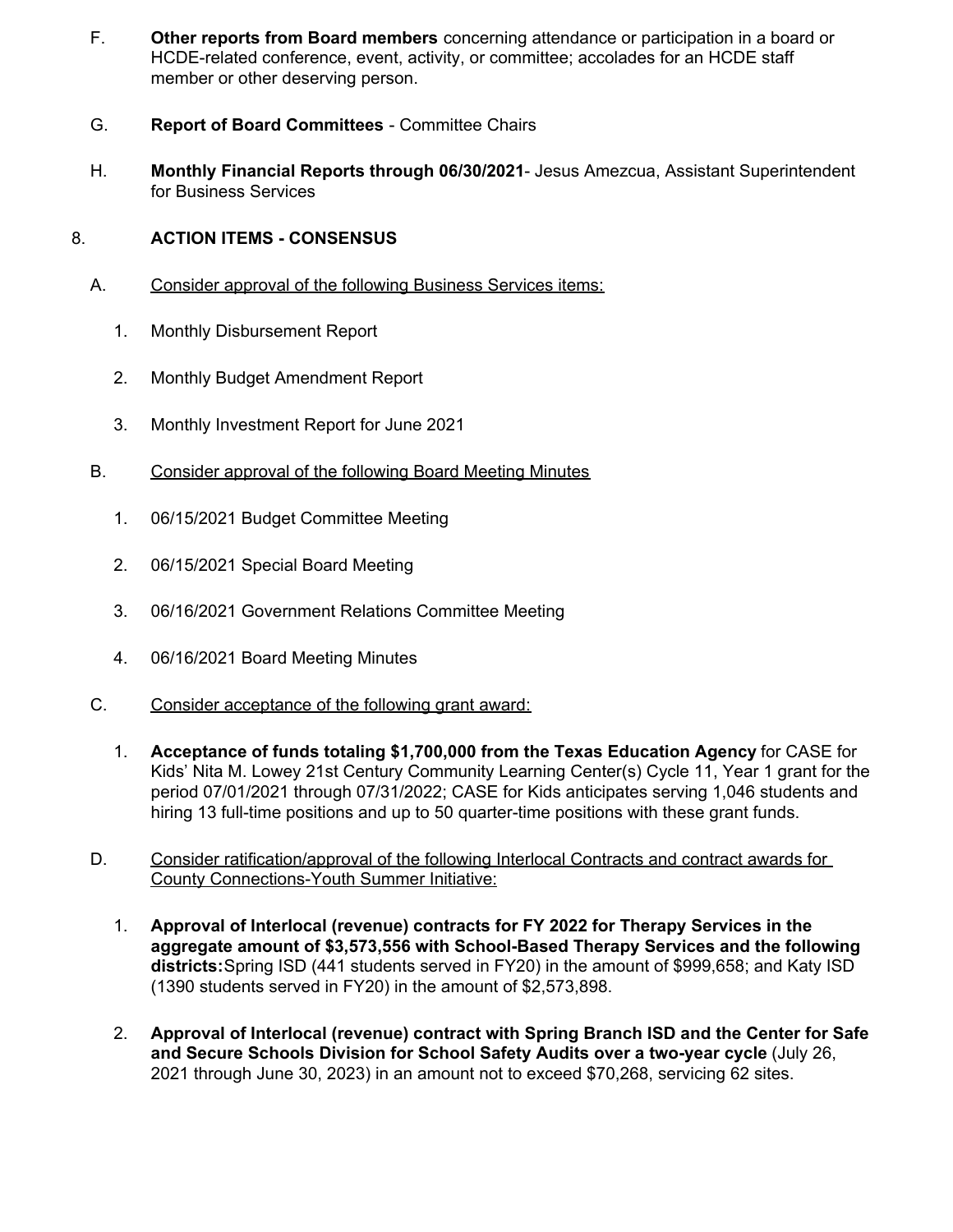- 3. **Approval of Interlocal (revenue) contract for FY 2022 in the aggregate amount of \$391,495 with Academic and Behavior School East with the following district:** La Porte ISD for seven (7) in-county annual contracts in the amount of \$144,235 (\$20,605 each); Spring ISD for twelve (12) in-county annual contracts in the amount of \$247,260 (\$20,605 each); for the contract period of 8/23/2021 through 06/03/2022.
- 4. **Approval of Interlocal (revenue) contracts for FY 2022 in the aggregate amount of \$281,372 with Highpoint School East with the following districts:**Deer Park ISD for nine (9) in-county annual contracts in the amount of \$90,441 (\$10,049 each); Galena Park ISD for five (5) in-county annual contracts in the amount of \$50,245 (\$10,049 each); La Porte ISD for six (6) in-county annual contracts in the amount of \$60,294 (\$10,049 each); and Spring Branch ISD for eight (8) in-county annual contracts in the amount of \$80,392 (\$10,049 each) for the contract period of 08/23/2021 through 06/03/2022.
- 5. **Approval of Interlocal (revenue) contract for Summer School FY 2021 in the aggregate amount of \$92,896 with Academic and Behavior School West with the following district:** Fort Bend ISD for sixteen (16) out of-county Extended School Year (ESY-Summer School) contracts in the amount of \$92,896 (\$5,806 each) for the time period of 06/14/2021 through 07/16/2021.
- 6. **Approval of Addendum #1 to Interlocal (revenue) contract between Academic and Behavior School West and Houston ISD** to increase the aggregate amount from \$412,100 to \$427,934 (an increase of \$15,834) for three (3) additional units for FY 2021 Extended School Year Services (ESY) Summer School (in-county \$5,278) for the time period of 06/14/2021 through 07/16/2021.
- 7. **Ratification of award RFP#21/044KJ for County Connections-Youth Summer Initiative and Approve aggregate expenditures of \$55,000 from CASE for Kids to Social Motion Inc.:** County Connections' grant award (Expenditure Contracts) totaling \$20,000 for Social Motion Inc. for Summer 2021 programming is in addition to prior awards of \$20,000 in Partnership Project funding, and a prior award of \$15,000 in City Connections funding for a total aggregate amount of \$55,000. County Connections will increase number of students served, number of sites served and/or timeframe in which students are served.
- 8. **Ratification of award RFP#21/044KJ for County Connections-Youth Summer Initiative and Approve aggregate expenditures of \$90,000 from CASE for Kids to the YMCA of Greater Houston:** County Connections' grant award (Expenditure Contracts) totaling \$30,000 for YMCA of Greater Houston for summer 2021 programming is addition to prior awards of \$40,000 in Partnership Project funding and \$20,000 in City Connections funding for a total aggregate amount of \$90,000. County Connections will increase number of students served, number of sites served and/or timeframe in which students are served.
- 9. **Ratification of award RFP#21/044KJ for County Connections-Youth Summer Initiative and Approve aggregate expenditures of \$58,900 from CASE for Kids to the Houston Tennis Association**: County Connections' grant award (Expenditure Contracts) totaling \$30,900 for Houston Tennis Association for Summer 2021 programming is in addition to prior awards of \$20,000 in Partnership Project funding and \$8,000 Select Service funding for a total aggregate amount of \$58,900. County Connections will increase number of students served, number of sites served and/or timeframe in which students are served.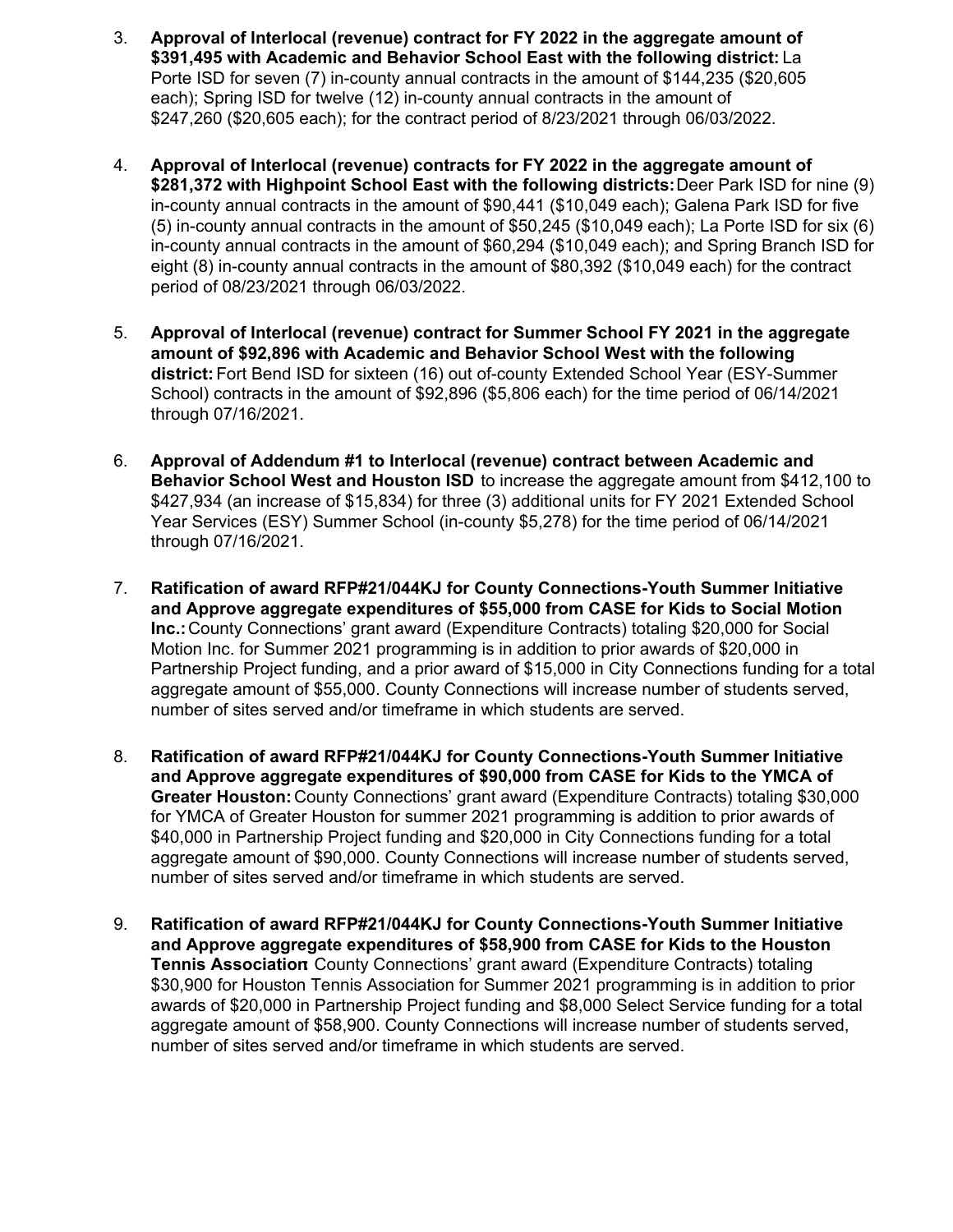- 10. **Ratification of award RFP#21/044KJ for County Connections-Youth Summer Initiative and Approve aggregate expenditures of \$81,100 from CASE for Kids to Multicultural Counseling and Education for the Arts (MECA) per CH Local FY21:** County Connections' grant award (Expenditure Contracts) totaling \$20,000 for MECA Dow School for Summer 2021 programming is in addition to prior awards of \$40,000 in Partnership Project, \$5,000 in City Connections, and \$16,100 in Select Services. County Connections will increase number of students served, number of sites served and/or timeframe in which students are served.
- 11. **Ratification of award RFP#21/044KJ for County Connections-Youth Summer Initiative and Approve aggregate expenditures of \$80,000 from CASE for Kids to Boys and Girls Club of Greater Houston:** County Connections' grant award (Expenditure Contracts) totaling \$30,000 for Boys and Girls Club of Greater Houston for Summer 2021 programming is in addition to prior awards of \$40,000 in Partnership Project funding and \$10,000 in City Connections funding for a total aggregate amount of \$80,000. County Connections will increase number of students served, number of sites served and/or timeframe in which students are served.
- E. Consider approval of the following items for the HCDE Choice Partners Cooperative:
	- 1. **Approval of Contract Renewal option for job no. 18/061JN for JOC-IDIQ for Modular Buildings & Related Items with the following vendors:** Aries Building Systems, LLC (#18/061JN-01), and JR Thomas Group, Inc. (#18/061JN-03) for the period 08/15/2021 through 08/14/2022.
	- 2. **Approval of Contract Renewal option for job no. 19/047KC for Communications, Creative and Marketing Services & Related Items with the following vendors:** Alboum & Associates dba Alboum Translation Services (#19/047KC-01); Love Advertising, Inc. (#19/047KC-03), and Versa Creative Group, Inc. (#19/047KC-04) for the period 08/21/2021 through 08/20/2022.
	- 3. **Approval of Contract Renewal option for job no. 19/048MR for Pest, Lawn, Pool Chemical Supplies & Services with the following vendors:** Copesan Service, Inc. dba Holder's Pest Solutions (#19/048MR-01), and JR Simplot Company dba Simplot (#19/048MR-02) for the period 08/21/2021 through 08/20/2022.
	- 4. **Approval of Contract Renewal option for job no. 19/051TP Frozen Dessert Products with the following vendors:** Dippin' Dots (19/051TP-02), and Southern Ice Cream (19/051TP-03) for the period 08/22/2021 through 08/21/2022.
	- 5. **Approval of Contract Renewal option for job no. 20/046SG for Award Jackets, Apparel, Screen Printing and Embroidery with the following vendors**: 4imprint, Inc. (#20/046SG-01); Balfour Company (#20/046SG-04); Buffalo Specialties, Inc. (#20/046SG-05); JW Drouin & Associates dba J. Harding & Co. (#20/046SG-08); Marketing Magic International, Ltd (#20/046SG-09); Tejas Office Products, Inc. (#20/046SG-12); Texas Music Festivals Enterprise, Inc. (#20/046SG-13), and Trademarks Promotional Products, LP (#20/046SG-14) for the period 08/19/2021 through 08/18/2022.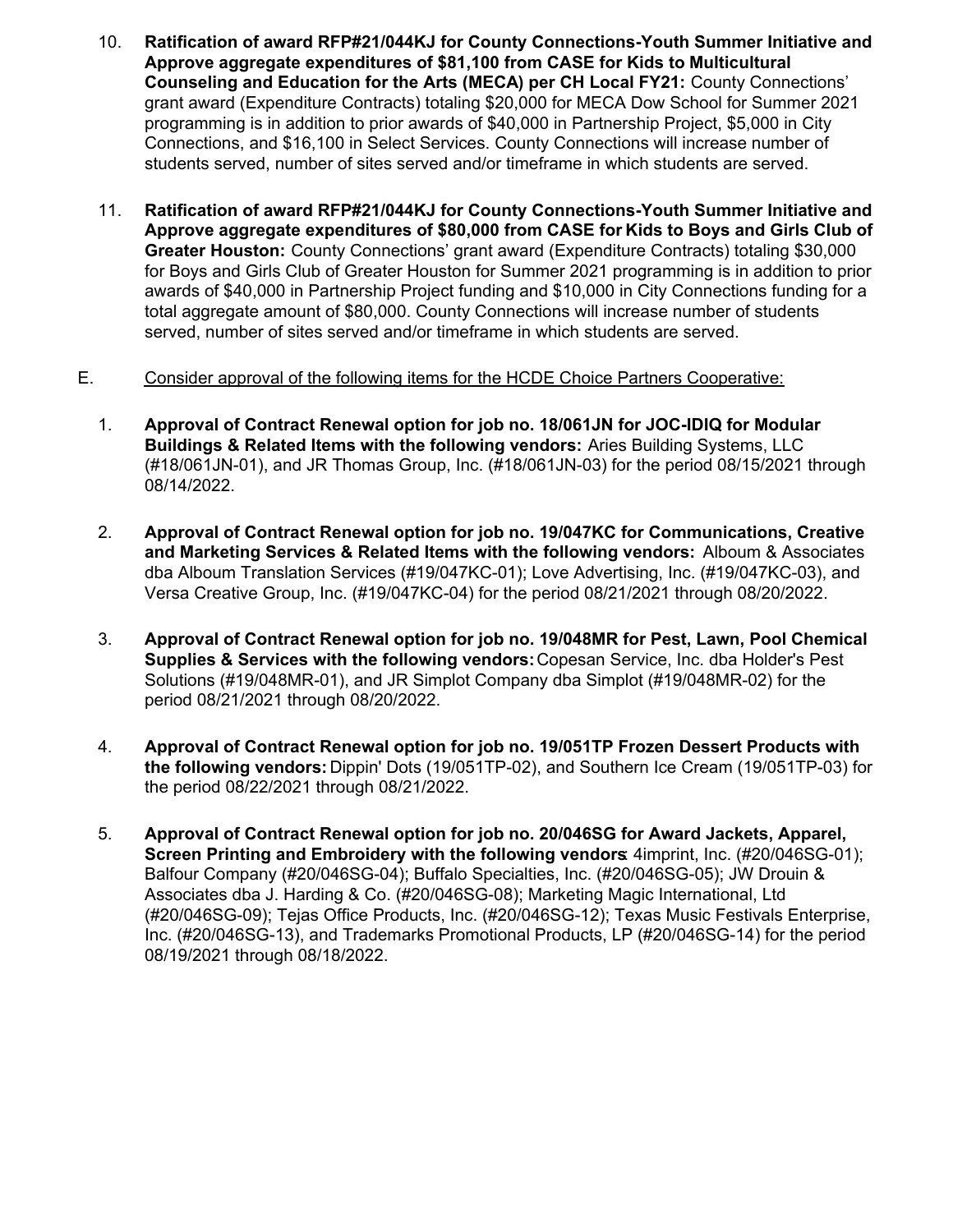- 6. **Approval of the Contract Award for job no. 21/039MR for Job Order Contracting IDIQ Minor Construction with the following vendors:**Aggieland Construction, Ltd (#21/039MR-01); Blue Ox Construction, Inc. (#21/039MR-02); Brown & Root Industrial Services, LLC (#21/039MR-03); RMB Management, LLC dba Corestone Construction Services (#21/039MR-04); Dura Pier Facilities Services, LTD dba Facilities Sources (#21/039MR-05); Falkenberg Construction Co., Inc. (#21/039MR-06); Flintco, LLC (#21/039MR-07); Generocity Services, Inc. (#21/039MR-08); H.B. Neild & Sons, Inc. (#21/039MR-09); Domingo V. Lopez, III dba JL Squared Construction (#21/039MR-10); Quad-Tex Construction, Inc. (#21/039MR-11); SDB, Inc. (#21/039MR-12); SterlingStructures, Inc. (#21/039MR-13); The Pounds Group, LLC dba Sullivan Contracting Services (#21/039MR-14); Texas General Contractors, Inc. (#21/039MR-15), and The Trevino Group, Inc. (#21/039MR-16) for the period 07/21/2021 through 07/20/2022.
- 7. **Approval of the Contract Award for job no. 21/048SG for Promotional and Commemorative Items with the following vendors:** 4imprint, Inc. (#21/048SG-01); Blink Marketing, Inc. (#21/048SG-02); Buffalo Specialties, Inc. (#21/048SG-03), and Liberty Data Products, Inc. dba Liberty Office Products (#21/048SG-04) for the period 07/21/2021 through 07/20/2022.
- 8. **Approval of the Contract Award for job no. 21/058MJ for Energy Purchase with the following vendors:**NRG Energy, Inc. dba Reliant Energy Retail Services, LLC (#21/058MJ-01), and Vistra Preferred, Inc. dba TXU Energy Retail Company, LLC (#21/058MJ-02) for the period 07/21/2021 through 07/20/2022.
- 9. **HCDE Interlocal Agreements with:** Barbers Hill ISD, Mont Belvieu, Texas Signature Only; Deer Park ISD, Deer Park, Texas - Signature Only; Cisco ISD, Cisco, Texas; New Mexico State University (NMSU), Las Cruces, New Mexico - Signature Only, and Polk County, Livingston, Texas.
- F. Consider approval of the following items for Internal Purchasing:
	- 1. **Approval of Contract Renewal option for job no. 17/046MR for Playground Equipment and Supplies with the following vendor:**Kaplan Early Learning Company for the period of 08/16/2021 through 08/15/2022.
	- 2. **Approval of Contract Renewal options for job no. 18/049YR for CASE for Kids After School and Summer Direct Service Providers with the following vendors:**Alliance Financial Ministries, Inc., American Robotics Academy (Animation Station Inc), Color of Life (Color of Life Community Resource & Activity Center), JumpBunch (CSCRM, Inc.), Mad Science of Houston (Little Scientists Inc.), and Young Picassos Houston for the period of 08/15/2021 through 08/14/2022.
	- 3. **Approval of Contract Renewal option for job no. 19/050IA Contracted Services for the Teaching Learning Center with the following vendor:**PrepForward, for the period of 9/01/2021 through 8/31/2022.
	- 4. **Approval of Contract Renewal option for job no. 20/044KJ for Workers' Compensation Insurance for HCDE through the Texas Association of School Boards (TASB) Risk Management Fund** (fully insured product) for the period of 09/01/2021 through 08/31/2022 and the contract with TASB Risk Management Fund for the period of 09/01/2021 through 08/31/2022 in the amount of [\\$395,211.00](https://395,211.00).
	- 5. **Approval of Contract Award for job no. 21/051KJ for Depository Banking Services** for HCDE with the following proposer: J.P. Morgan Chase Bank for the period of 09/01/2021 through 08/31/2023.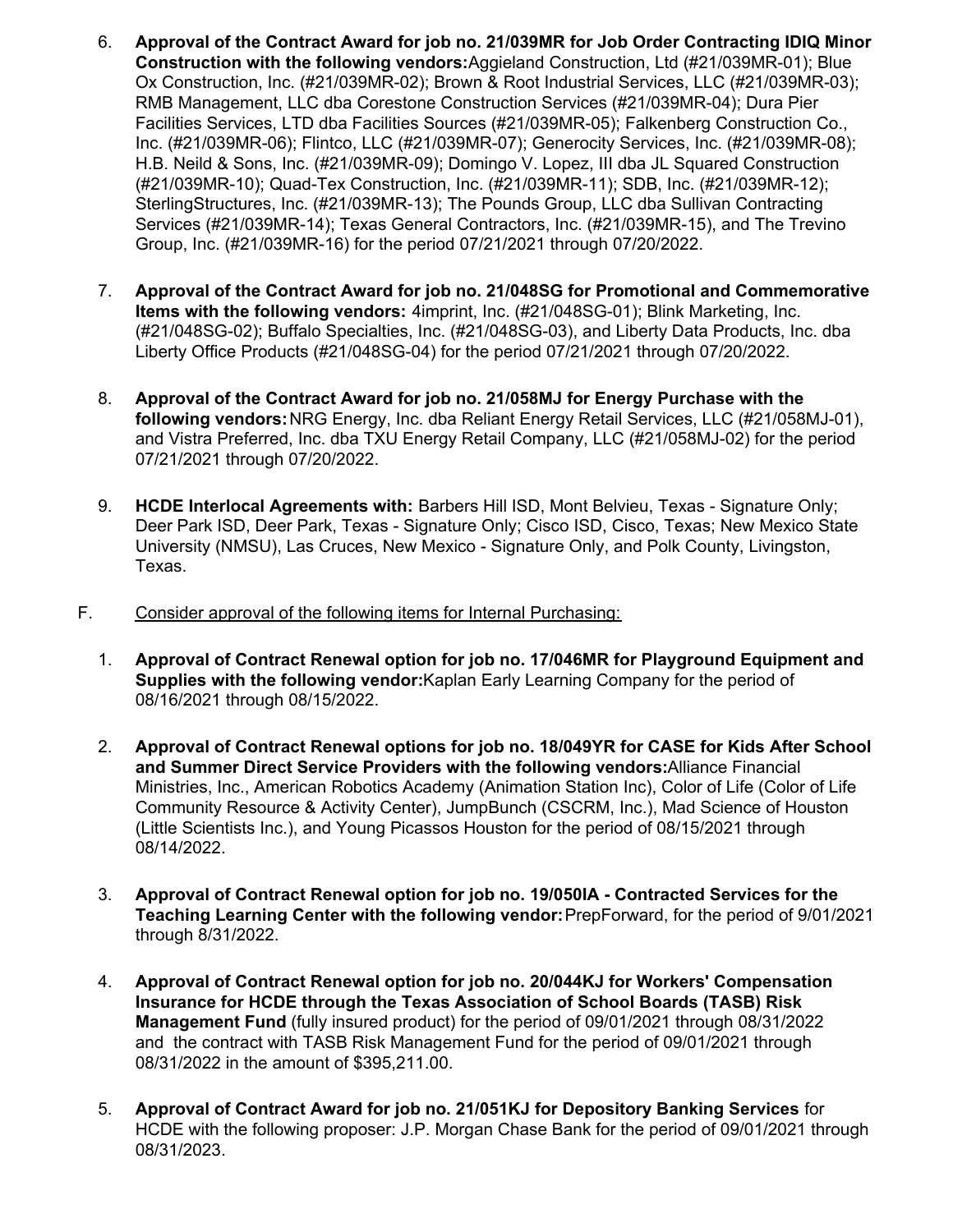- 6. **Consideration and Approval of Contract Award for vendors for job no.21/052KJ Bond Counsel Services for HCDE's Public Facility Corporation as follows:** (1) approval of a pool of vendors for job no. 21/052KJ for the period of 07/21/2021 through 07/20/2026 consisting of the following vendors Orrick, Herrington & Sutcliffe, Escamilla & Poneck, LLP, Hardwick Law Firm, LLC, and Hunton Andrews Kurth LLP; and (2) approval of a resolution authorizing Orrick, Herrington & Sutcliffe LLP to serve as HCDE and HCDE PFC's Primary Bond Counsel and the remaining firms as Secondary Bond Counsel, subject to annual appropriations of funding.
- 7. **Approval of Contract Award for pool of vendors for job no. 21/053KJ Financial Advisory Services for Harris County Department of Education and HCDE's Public Facility Corporation with the following proposer(s):** U.S. Capital Advisors, LLC, Estrada Hinojosa & Company, Inc., Hilltop Securities, Inc., Masterson Advisors, LLC, Stifel, Nicolaus & Company, Inc., and Tijerina Galvan Lawrence, LLC, for the period of 07/21/2021 through 07/20/2026, and approval of U.S. Capital Advisors, LLC to serve as HCDE and HCDE PFC's Primary Financial Advisor and the remaining firms as Secondary Financial Advisors, subject to annual appropriations of funding.
- 8. **Approval of Contract Award for job no. 21/056YR Short Term Vocational Training Programs for Harris County Department of Education Adult Education Division with the following proposer(s):** Dellahniia; FocalPointK12, Inc.; Fuel Up For Life Foundation, Inc.; I'm Changing The Narrative, Inc.; Konnecting the Dots Developmental Institute; Launch Point CDC, Inc.; and U-Bridge Project Consulting Services for the period of 07/21/2021 through 07/20/2026, subject to annual appropriations of funding.
- 9. **Approval to amend CH Local 2021 allowable maximum contract amount** for SOA Fin 1st, (job no. 20/019KJ) for a total amount of \$80,000.

## 9. **ACTION ITEMS - NON-CONSENSUS**

- A. **Consider adoption of the Harris County Department of Education FY 2021-2022 Proposed Annual Budget totaling Out Flows for** \$154,234,536; \$62,390,032 for the General Fund, \$48,233,919 for the Special Revenue Fund, \$4,446,773 for the Debt Service Fund, \$26,299,942 for the Capital Projects Fund, \$6,200,490 for the Internal Service Fund, and \$6,663,380 for the Enterprise Fund. The adoption of this budget also incorporates the 2021-2022 proposed salary increases and schedules.
- B. **Consider approval of estimated reserved fund balances for non-spendable, restricted, committed assigned and unassigned** under the Governmental Accounting Standards Board (GASB) 54. (This is an annual requirement to project our end of the year fund balance to meet GASB accounting standards. Once the audit is completed, the final fund balances will be reported at the January Board Meeting).
- C. **Consider first reading of the following revised local policies:**
	- a. CH(Local) b. CQB(Local) c. CV(Local) d. DCD(Local) e. DCE(Local) f. DEC (Local) g. FFAC(Local) h. GKA(Local)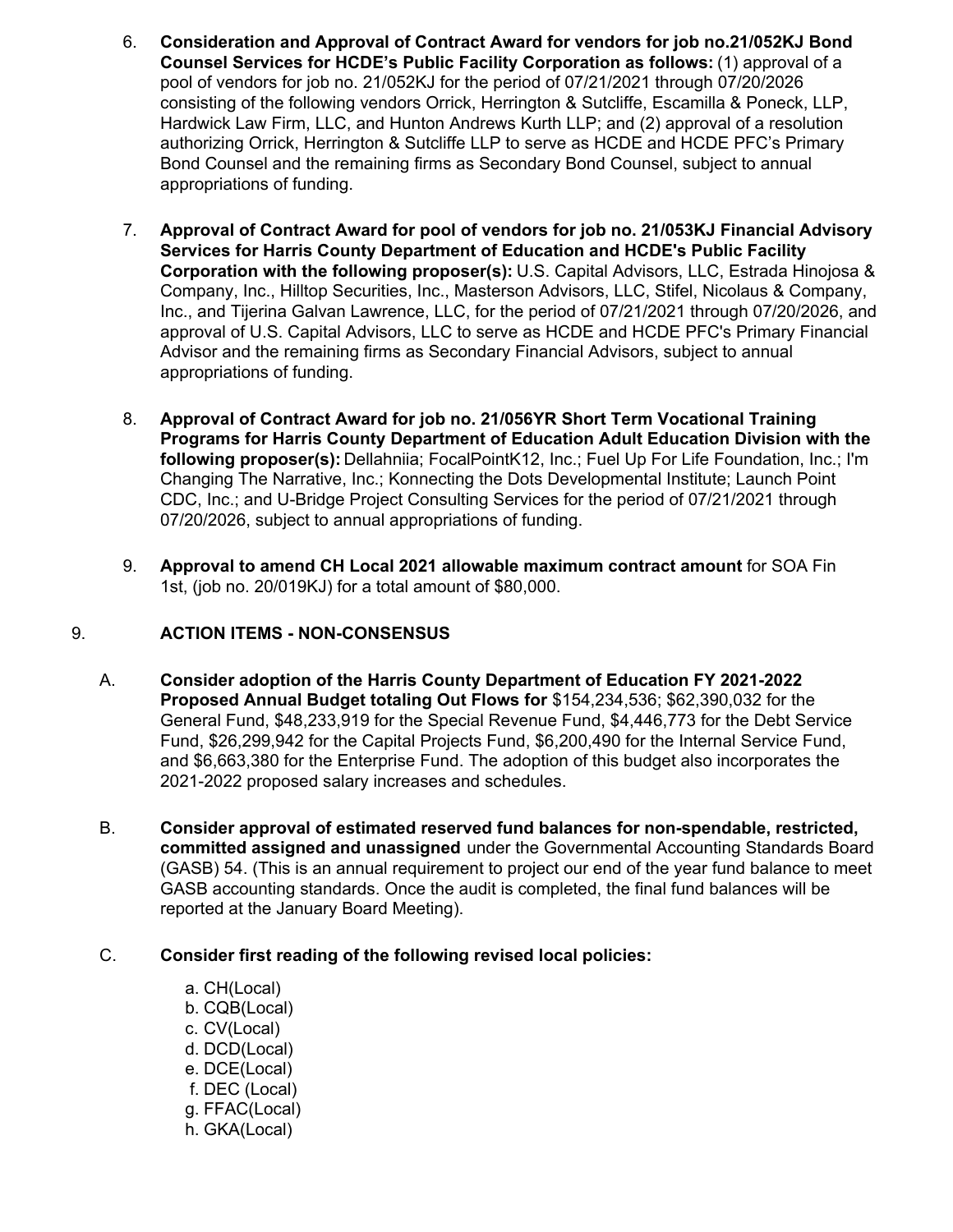- D. **Consider approval of Memorandum of Understanding between HCDE and the Education Foundation of Harris County for the Partners in Education Project**, providing \$400,000 for grants, scholarships, and sponsorship activities (plus approximately \$35,000 in rollover funds form FY2021), and the Tools for Teachers Program, providing \$200,000 for educators' supplies, for a term of July 22, 2021 through August 31, 2022.
- E. **Consider the approval for Change Order #2 in the amount of [\\$4,384.53](https://4,384.53) to the Nash Industries contract for renovations to the existing La Porte Head Start Campus.** (Funds to be used from Head Start budget are \$[3,189.73](https://3,189.73) and the remaining [\\$1,194.80](https://1,194.80) will be deducted from the architect's fee.)
- F. **Consider approval of HCDE Early Head Start Child Care Partnerships (EHS-CCP) contracts with the following vendors**: Community Partners Early Childhood Development Center (RFP 21/029IA) in the amount of \$117,000 and Successful Starters Learning Academy II (RFP 21/029IA) in the amount of \$117,000. Each contract will be valid 08/01/2021 through 08/31/2022 (Fully funded by the Head Start/Early Head Start grants).
- G. **Consider approval of consent to assignment of contract(s) by Trusted Capital Group to HUB International Limited (Vendor is part of the cafeteria plan and 401a and 403b administrator).**
- 10. **EXECUTIVE SESSION** Under the Texas Government Code pursuant to any and all purposes permitted by Sections 551.001-551.084, including, but not limited to: 551.071; 551.074
	- A. **Deliberate** the appointment, employment, evaluation, reassignment, duties, discipline and/or dismissal of HCDE employees.
	- B. **Deliberate** the purchase, exchange, sale and/or value of real property(ies) and obtain legal advice regarding same.
- 11. **RECONVENE** for possible action on items discussed in executive session
- 12. **Discussion and possible action regarding future agenda items**
- 13. **INFORMATION ITEMS**
	- A. **HR Information Items**
	- B. **Employee Count**
	- C. **Notice to board members of federal interest relating to Coolwood Head Start**
	- D. **The CASE for Kids Division awards three school districts and two charter school systems (aggregate amount \$550,700)** for delivery of comprehensive programs for the 2020-2021 school year: Alief ISD, Houston ISD, Pasadena ISD, Academy of Accelerated Learning Charter and Rhodes Performing Arts Charter.
	- E. **The CASE for Kids Division awards 43 nonprofit organizations (aggregate amount \$625,000), for delivery of comprehensive programs,** short-term projects and online college and career readiness programs to serve youth across four Harris County Precints for Summer of 2021.